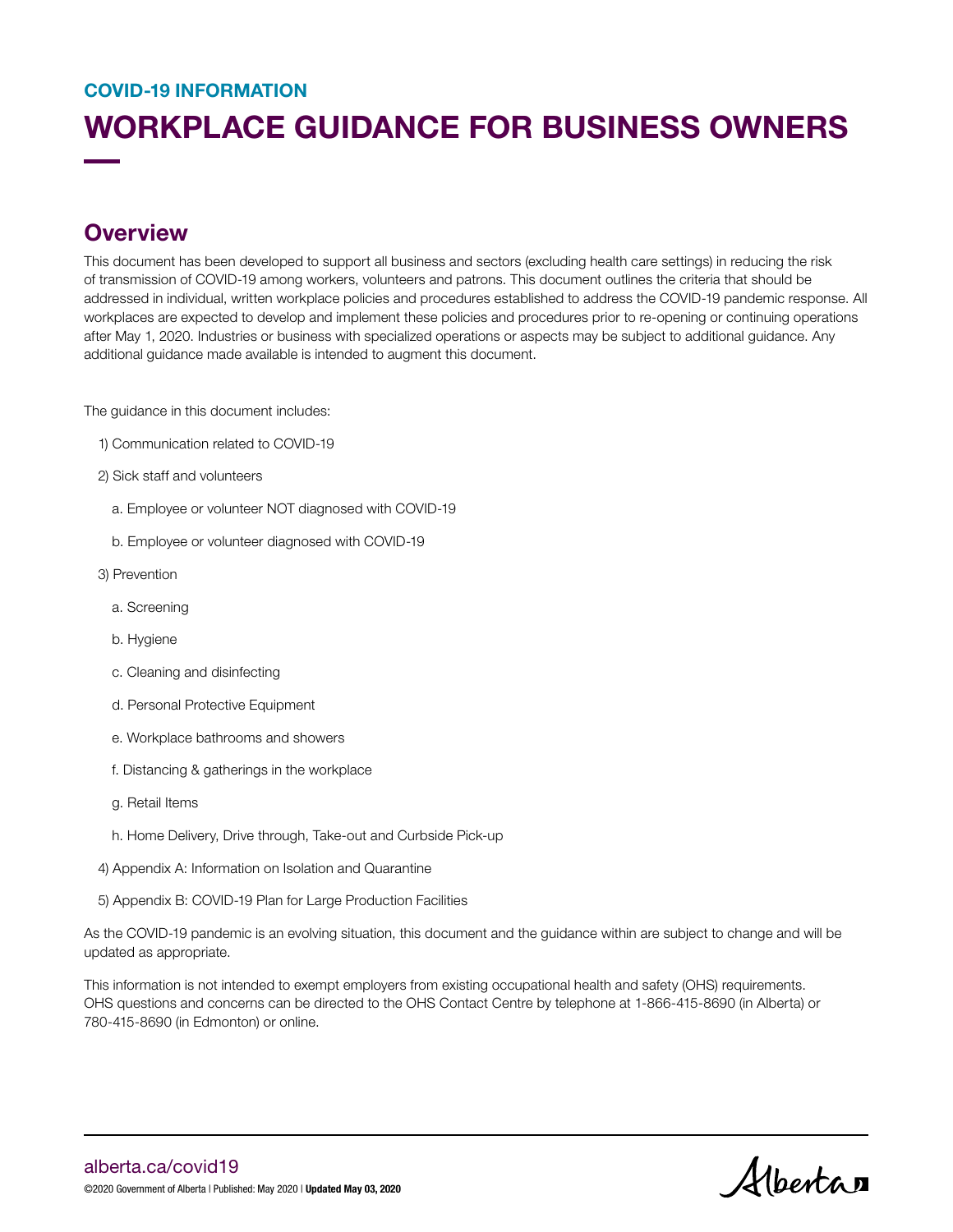## Communication related to COVID-19

- Encourage staff and volunteers to remain up to date with developments related to [COVID-19](https://www.alberta.ca/coronavirus-info-for-albertans.aspx).
- Remind employees about available social and mental health supports during this stressful time, and encourage them to use these resources.
- Notify employees and volunteers and patrons of the steps being taken by the workplace to prevent the risk of transmission of infection, and the importance of their roles in these measures. These notifications should also include:
	- how workers and volunteers can mitigate risks when commuting to and from work (e.g., carpooling, public transit, chartered buses)
	- how workers and volunteers can mitigate risks of transmission in homes and shared living accommodations
	- how workers and volunteers can mitigate risks when engaging in other activities outside of work, including at secondary job locations
	- how patrons can mitigate risks when conducting business in store
- Post this information in areas where employees and volunteers can refer to them.
	- "Help prevent the spread" posters are [available.](https://open.alberta.ca/publications/covid-19-information-help-prevent-the-spread-poster)
	- When possible, provide necessary information in languages that are preferred by staff and volunteers.
- Prepare for increases in absenteeism due to illness among staff, volunteers and their families.
- Ensure employees and patrons are aware that Order 05-2020 requires individuals who have returned from travel outside of Canada to be in isolation for a minimum of 14 days.
	- If an individual becomes sick during the 14-day isolation period, they should remain in isolation for an additional ten days from the start of symptoms, or until the symptoms resolve, whichever is longer.
	- All non-essential travel outside Canada should be cancelled, as per the Government of Canada's travel advisory.

Albertan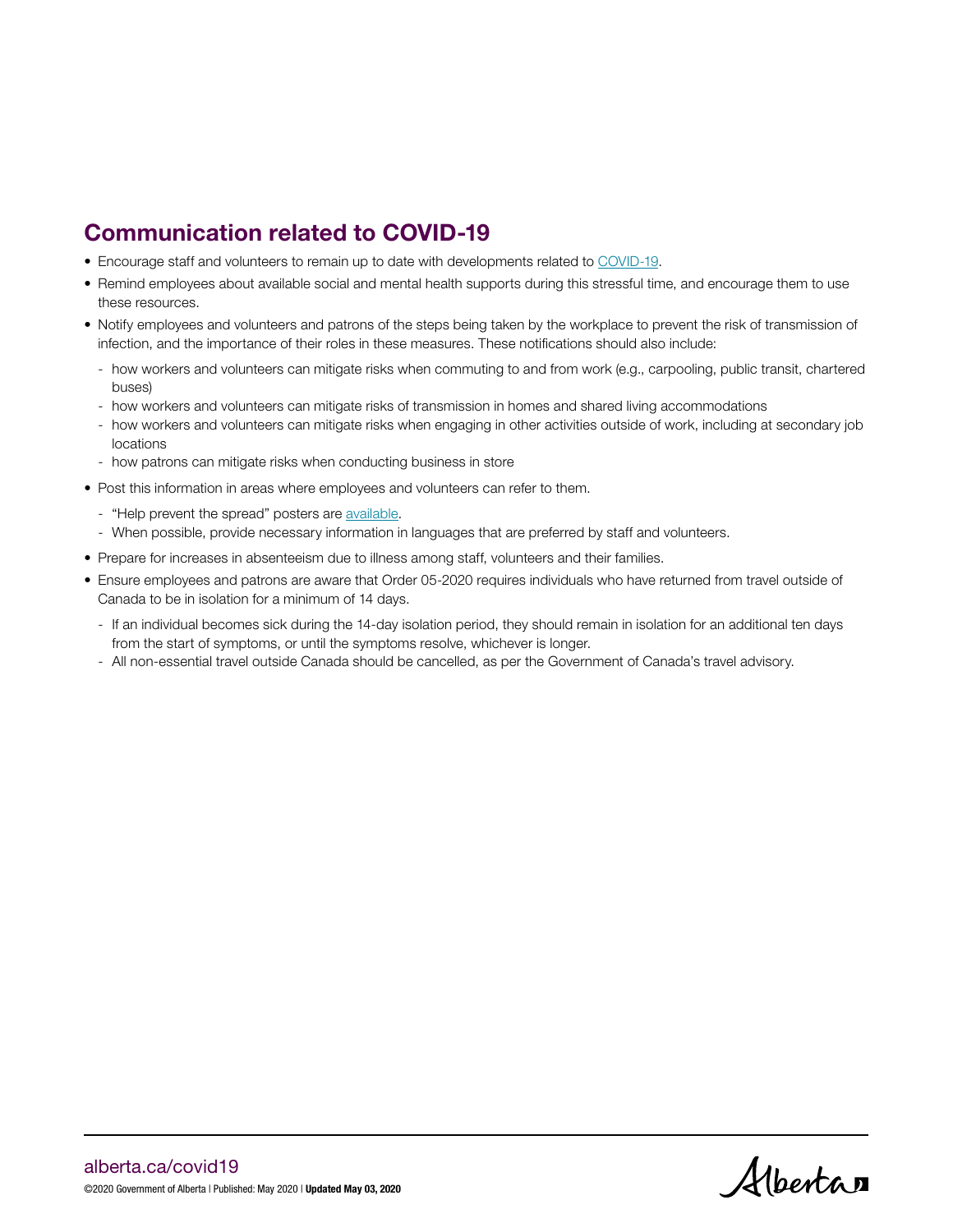# Sick staff and volunteers

- Encourage employees with symptoms such as cough, fever, shortness of breath, runny nose, or sore throat symptoms to complete the self assessment and get tested for COVID-19.
- Order [05-2020](https://open.alberta.ca/dataset/005ee2c3-9877-4145-98d0-4306162ac5aa/resource/46aa9494-7454-4dd4-9f74-a250257be1ab/download/health-cmoh-record-fof-decision-cmoh-05-2020.pdf) legally obligates individuals who have a cough, fever, shortness of breath, runny nose, or sore throat (that is not related to a pre-existing illness or health condition) to be in isolation for 10 days from the start of symptoms, or until symptoms resolve, whichever takes longer.
	- These requirements must be followed regardless of whether or not the individual has been tested for COVID-19.
- If an employee or volunteer does come to work sick, or becomes sick while at work, the following requirements apply:
	- Employees, volunteers or patrons who appear to have acute respiratory illness symptoms (e.g., cough, shortness of breath) upon arrival to the workplace, or become sick while at the workplace, should begin isolation at home immediately.
	- After being directed to leave the business, symptomatic employees should follow hand hygiene and respiratory etiquette and maintain at least 2 meters of distance from other employees, volunteers and patrons.
	- Arrangements should be made by the employer for transportation home where needed; public transportation like buses, taxis or ride sharing should be avoided.
	- Once a sick individual has left the workplace, clean and disinfect all surfaces and areas with which they may have come into contact.
	- The employer should immediately consider and record the names of all close contacts of the sick worker has been in contact with that day and in the 48 hours prior to when the symptoms started in the case. This information may be necessary if the sick worker later tests positive for COVID-19.
- More information on isolation and quarantine can be found in Appendix A

### Employee or volunteer diagnosed with COVID-19

- Order [05-2020 l](https://open.alberta.ca/dataset/005ee2c3-9877-4145-98d0-4306162ac5aa/resource/46aa9494-7454-4dd4-9f74-a250257be1ab/download/health-cmoh-record-fof-decision-cmoh-05-2020.pdf)egally requires individuals to be in isolation for a minimum of 10 days if they have tested positive for COVID-19.
	- For clarity, the isolation period is 10 days from the start of symptoms, or until symptoms resolve, whichever takes longer.
- If an employee or volunteer is confirmed to have COVID-19, and it is determined that other people may have been exposed to that person, Alberta Health Services (AHS) may be in contact with the business to provide the necessary public health guidance. Records may be sought up to two-weeks prior to the individual becoming ill.
	- Employers should work cooperatively with AHS to ensure those potentially exposed to the individual receive the correct guidance.

Albertan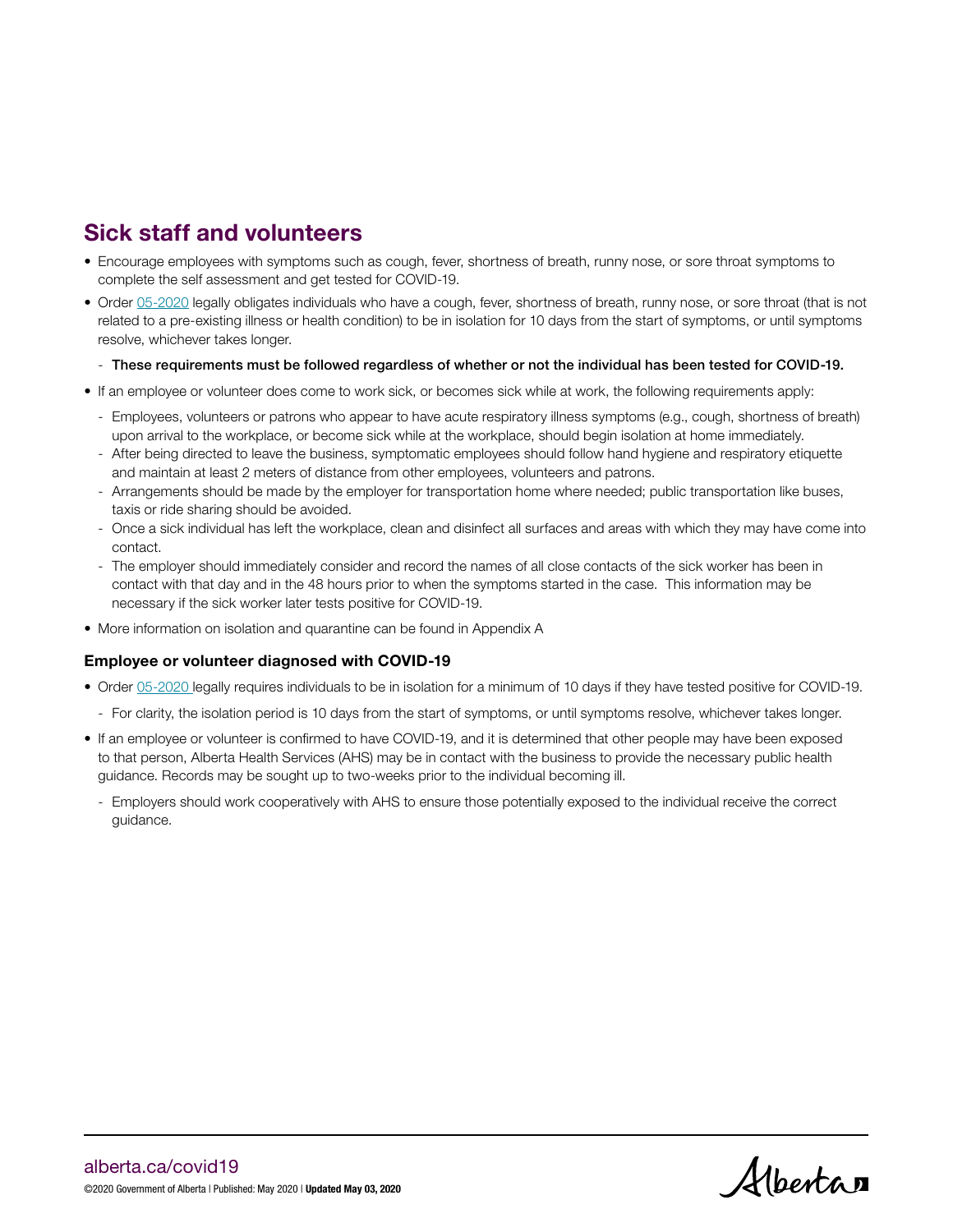# Prevention

- All businesses should:
	- Prevent the risk of transmission of infection amongst workers, volunteers or (as applicable) patrons;
	- Provide for rapid response if a worker, volunteer or member of the public develops symptoms of illness while at the place of business; and
	- Maintain high levels of hygiene.
- Conduct hazard assessments on all tasks performed in the business. Consider business closure or suspension of specific tasks where the risk of transmission of infection to staff, volunteers and patrons cannot be mitigated.

### **Screening**

- Employers should implement active daily screening of staff, volunteers and patrons for symptoms of fever, sore throat, cough, runny nose or difficulty breathing.
- Emphasize that anyone who is sick with cold-like symptoms such as cough, fever, runny nose, sore throat or shortness of breath, MUST NOT be in the workplace.
	- Patrons with these symptoms should not be allowed in the workplace and should be advised to return home.
	- Employers are encouraged to examine sick-leave policies to ensure they align with public health guidance. There should be no disincentive for staff or volunteers to stay home while sick or isolating.
	- Changes to the Employment Standards Code will allow full and part-time employees to take 14 days of job-rotected leave if they are:
	- required to isolate
	- caring for a child or dependent adult who is required to isolate.
	- Employees are not required to have a medical note.
- To enable quick contact with employees, employers should maintain an up-to-date contact list for all staff and volunteers, including names, addresses and phone numbers.
- For the purposes of tracing close contacts, employers should be able to indicate
	- roles and positions of persons working in the workplace
	- who was working onsite at any given time
	- who an employee may have worked with on any given shift.
- If a workplace has patrons within 2 metres of employees, then lists of patrons by time and date should also be kept.

Albertan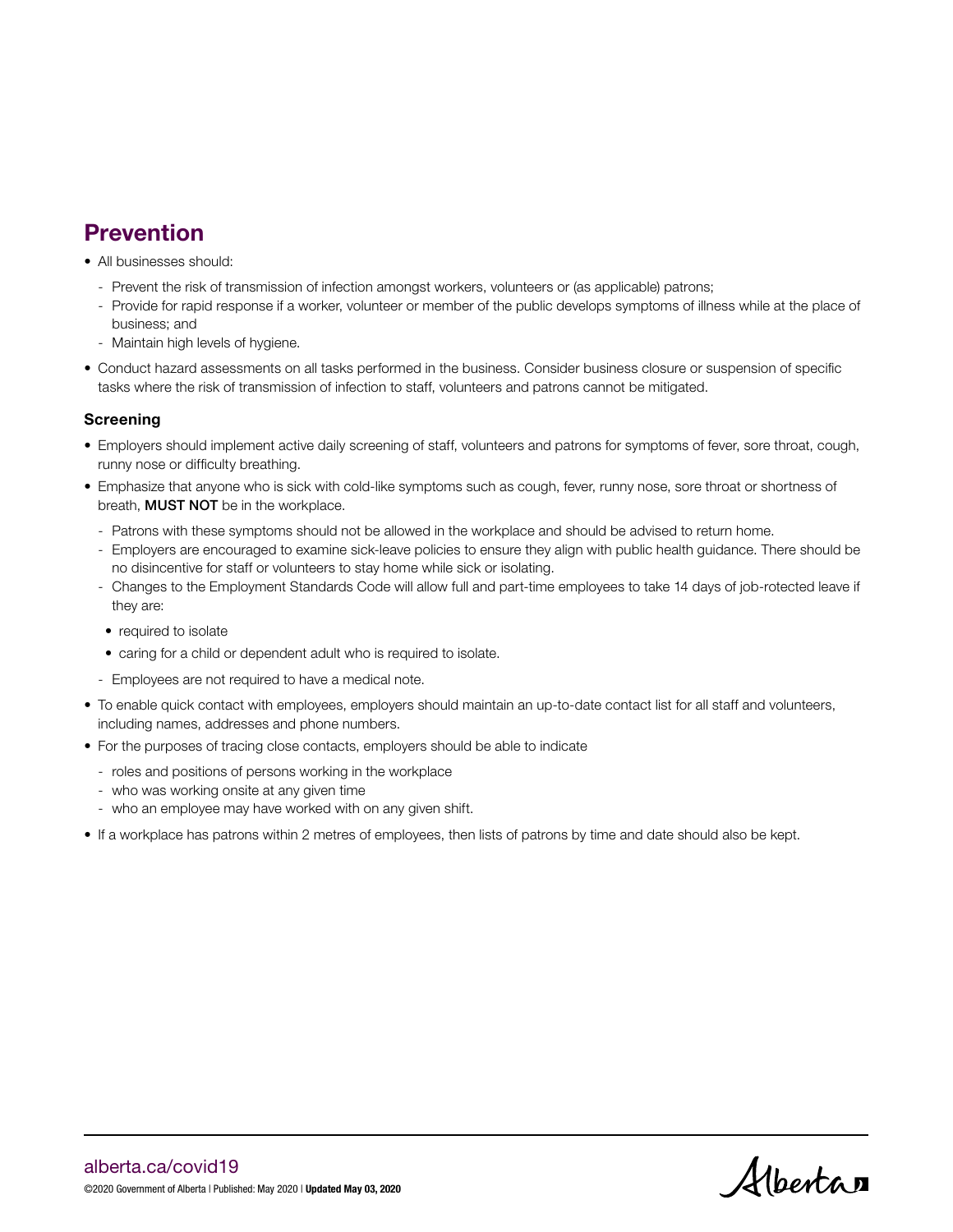### Hygiene

- Employers and businesses should promote and facilitate frequent and proper hand hygiene for employees, volunteers and patrons.
	- It is strongly encouraged that businesses provide a means to sanitize hands at points of entry to the business and at other locations in a business where patrons and staff are known to handle goods.
- Employers should instruct staff and volunteers to wash their hands often with soap and water for at least 20 seconds or use an alcohol-based hand sanitizer (greater than 60% alcohol content).
	- Hand washing with soap and water is required if the employee or volunteer has visibly dirty hands.
	- The [AHS Hand hygiene education webpage](https://www.albertahealthservices.ca/info/Page14955.aspx) has more information, posters and videos about hand hygiene.
	- Glove use alone is not a substitute for hand hygiene. Hands should be cleaned before and after using gloves.
- Employers should make every effort to encourage respiratory etiquette (e.g., coughing or sneezing into a bent elbow, promptly disposing of used tissues in the trash) is followed.
- The use of posters that remind staff, volunteers and patrons to practice respiratory etiquette and hand hygiene is strongly encouraged in work areas where they are easily seen (e.g., entrances, washrooms and staff rooms).
	- Posters are available [here](https://open.alberta.ca/publications/covid-19-information-help-prevent-the-spread-poster).

### Cleaning and disinfecting

- Cleaning refers to the removal of visible soil. Cleaning does not kill germs but is highly effective at removing them from a surface. Disinfecting refers to using a chemical to kill germs on a surface. Disinfecting is only effective after surfaces have been cleaned.
	- Use a "wipe-twice" method to clean and disinfect. Wipe surfaces with a cleaning agent to clean off soil and wipe again with a disinfectant.
- Develop and implement procedures for increasing the frequency of cleaning and disinfecting of high traffic areas, common areas, public washrooms and showering facilities.
- Frequently clean and disinfect high-touch/shared surfaces such as:
	- Doorknobs, light switches, toilet handles, faucets and taps, elevator buttons, railings
	- Phones, computers, remote controls, keyboards, desktops, conference room equipment, cash registers, surface counters, customer service counters, menus
	- Equipment handles, hand tools, machinery control panels, seat belt buckles, joysticks, steering wheels and controls on powered mobile equipment
	- Staff rooms, kitchens, washrooms
- Regular household cleaning and disinfecting products are effective against COVID-19 when used according to the directions on the label.
	- Use a disinfectant that has a Drug Identification Number (DIN) and a virucidal claim (efficacy against viruses).
	- Alternatively, use a bleach-water solution with 100 ml of bleach to 900 ml water.
	- Health Canada has approved several [hard-surface disinfectants](https://www.canada.ca/en/health-canada/services/drugs-health-products/disinfectants/covid-19/list.html) and [hand sanitizers](https://www.canada.ca/en/health-canada/services/drugs-health-products/disinfectants/covid-19/list.html) for use against COVID-19. Use these lists to look up the DIN number of the product you are using or to find an approved product.
	- Make sure to follow instructions on the product label to disinfect effectively
- Disposable towels and spray cleaners, or disposable wipes, should be available to staff, volunteers and (as necessary) patrons to regularly clean commonly used surfaces.
- Remove all communal items that cannot be easily cleaned, such as newspapers, magazines, and stuffed toys.

Albertan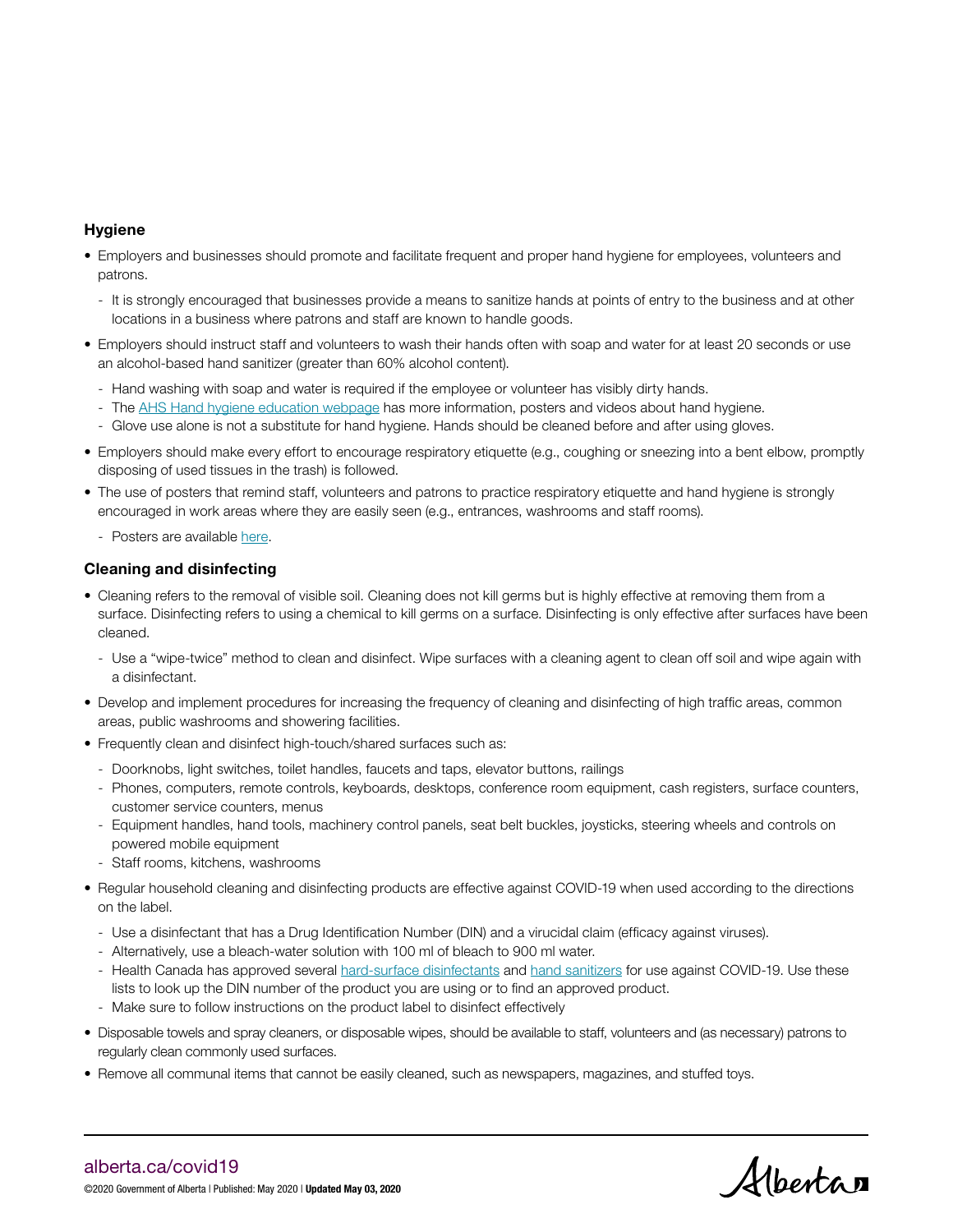### Personal Protective Equipment (PPE)

- Business owners should conduct hazard assessments to identify existing and potential hazards related to COVID-19. Where elimination of these hazards is not possible or reasonable, they should be controlled.
- PPE is based on risk of exposure to a pathogen that considers both the risk associated with a specific task/activity as well as the source of infection (e.g. ill person). PPE that is chosen should be appropriate to the hazard
- When hazards related to COVID-19 cannot be completely eliminated, the following hierarchy of controls are required:

### - First choice: Engineering controls

These control the hazard at the source. Examples include placing barriers or partitions between staff, removing seats from lunch rooms and dining areas, re-arranging lockers, restricting general access to the business and increasing ventilation.

- Second choice: Administrative controls

These controls change the way workers, volunteer and patrons interact. Examples include policies for physical distancing, limiting hours of operations and respiratory etiquette and providing adequate facilities, supplies and reminders for hand hygiene. Increased frequency of cleaning as outlined above is also required.

- Third choice: PPE

PPE is necessary when physical distancing of 2 metres or physical barriers cannot be maintained by administrative and engineering controls. PPE controls the hazard at the worker, volunteer and client level. Examples of PPE include gloves, eye protection, gown, face protections, procedure/surgical masks or NIOSH-N95 masks<sup>1</sup>.

When a hazard cannot be controlled by a single control method, the business owner should utilize a combination of these controls to provide an acceptable level of safety.

- PPE should be stored, used and maintained as per the manufacturer's instruction for use, so it can perform its intended function to protect staff and volunteers.
- If a hazard assessment determines that PPE is necessary, the business owner should ensure that the PPE fits the workers and volunteers effectively.
	- If a mask is deemed necessary, surgical and non-surgical masks are most often sufficient.
	- Respirators (e.g. N95 masks) are only required when the work might cause large droplets containing COVID-19 to be aerosolized into tiny airborne particles1. This is not common in a majority of business settings.
	- [Resources](https://open.alberta.ca/dataset/c35f3271-aacf-4d49-b97d-41f7b44e48b7/resource/12cbf1b9-8c79-46e6-b283-13d601a0980b/download/lbr-respiratory-viruses-and-the-workplace-bh022-2019-03.pdf) are available to [assist](https://ohs-pubstore.labour.alberta.ca/ppe001) in developing [codes of practice](https://ohs-pubstore.labour.alberta.ca/ppe004) for the use of respirators. A code of practice sets out information on the selection, maintenance and use of respiratory protective equipment.
- PPE should be discarded in a lined garbage bag in between clients.
- PPE, such as eye protection, may be reused by the same user, only if the manufacturer allows it and has provided clear cleaning and disinfecting instructions.
	- Assign a user's name and store separately from other PPE, after cleaning and disinfecting.

Albertan

<sup>1</sup> Specific medical procedures called aerosolized generating medical procedures (AGMP's) can transform larger, heavier COVID-19 droplets into tiny particles and may remain airborne for a period of time. Respiratory protection from aerosolized particles, during an AGMP requires fit-tested, seal checked NIOSH-N95 respirators.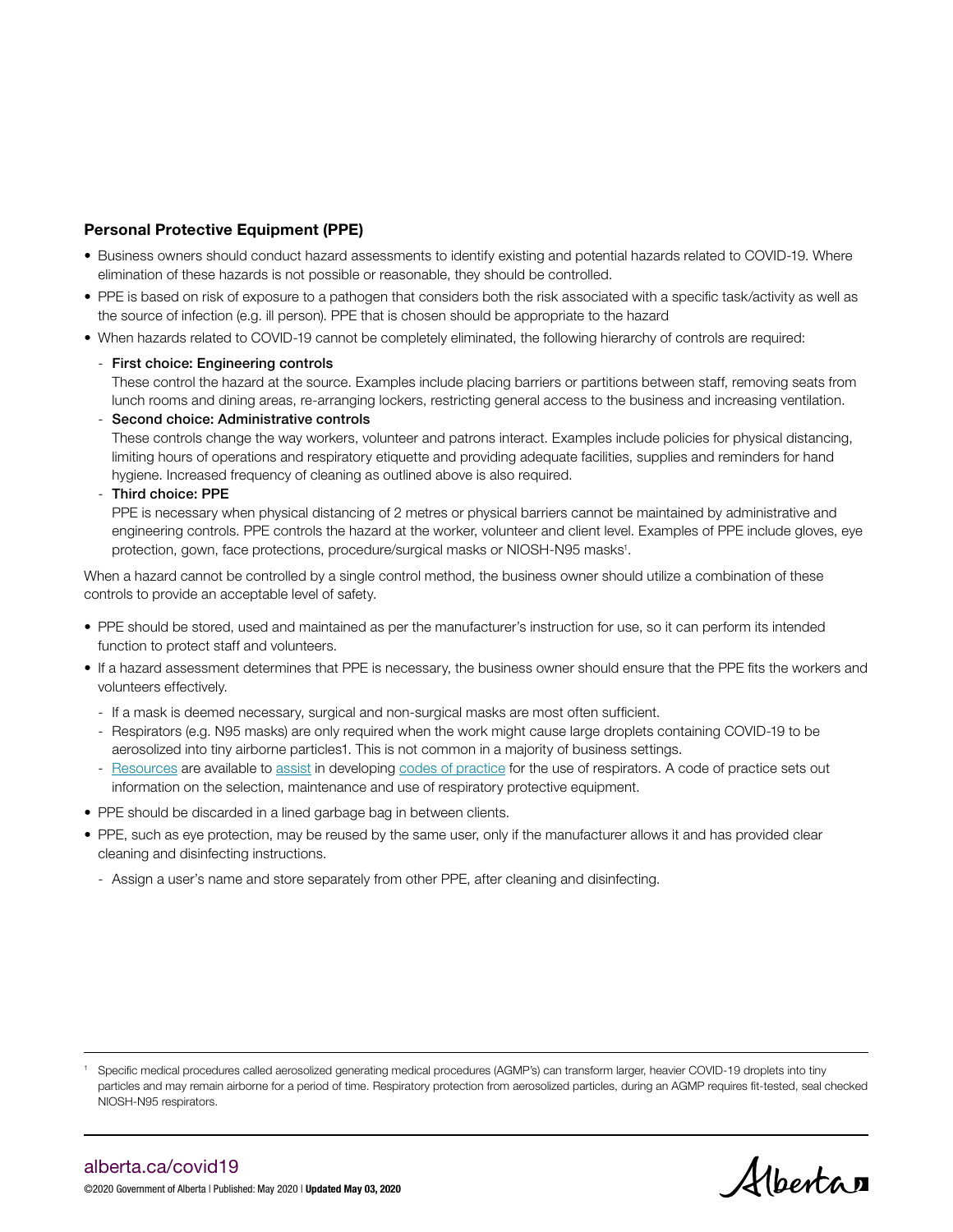### Workplace bathrooms and showers

- Maintain bathrooms and showers and any associated amenities in a clean and sanitary condition. The frequency of cleaning and disinfection will vary depending on usage.
	- Use a "wipe-twice" method to clean and disinfect high-touch shower surfaces such as faucets, door handles, soap and shampoo dispensers and towel bars. Wipe these kinds of surfaces with a cleaning agent to clean off soil and wipe again with a disinfectant.
- Consider physical distancing of users in order to prevent the spread of COVID-19. Distancing can be facilitated by the use of partitioned stalls, decommissioning toilets or urinals that are less than 2 metres apart or staggering entry into locker rooms and showers so that fewer users are present at a time.
	- As the virus spreads in large droplets, it will fall to the ground once a shower is complete, presenting minimal risk to the next user.
- Post signage in bathrooms and shower areas that informs users of how to mitigate risks of COVID-19 transmission (E.g., hand hygiene, respiratory etiquette).
- Where necessary, maintain an adequate supply of soap, paper towel, toilet paper, hand sanitizer and other supplies.

### Distancing & gatherings in the workplace

- Order [07-2020](https://open.alberta.ca/dataset/c02f3b06-9c37-4845-98ee-d07d805fdce1/resource/32f3367d-9a15-4aef-af6e-4e960891c14e/download/health-cmoh-record-of-decision-cmoh-07-2020.pdf) prohibits gatherings of more than 15 people, however this does not prohibit businesses from having more than 15 workers in a workplace.
- Examples of how to support distancing between employee, volunteers and patrons to reduce the risk of transmission amongst workers, volunteers and patrons include:
	- Maintaining a 2 metre separation between individuals (e.g., workers, volunteers, patrons) is preferred in any business.
	- Restricting the number of employees, volunteers and patrons in a business at any one time.
	- Installing a physical barrier, such as a cubicle, partition or window, to separate workers, volunteers and patrons.
	- Increasing separation between desks and workstations.
	- Eliminating or re-structuring of non-essential gatherings (e.g. meetings, training classes) of staff, patrons and volunteers. Typically, this involves moving in-person meetings to virtual media platforms like teleconference or video conference.
	- Limiting the number of people in shared spaces (such as lunchrooms) or staggering break periods. Removing chairs form spaces and taping markers at 6-foot distances may be helpful in preventing crowds.
	- Limiting hours of operation or setting specific hours for at-risk patrons.
	- Implementing contact-free modes of patron interaction such as home-delivery of goods or curb-side pickup of items.
	- Placement of reference markers (e.g., markings on the floor in grocery line-ups) that set out two-meter distances.

Albertan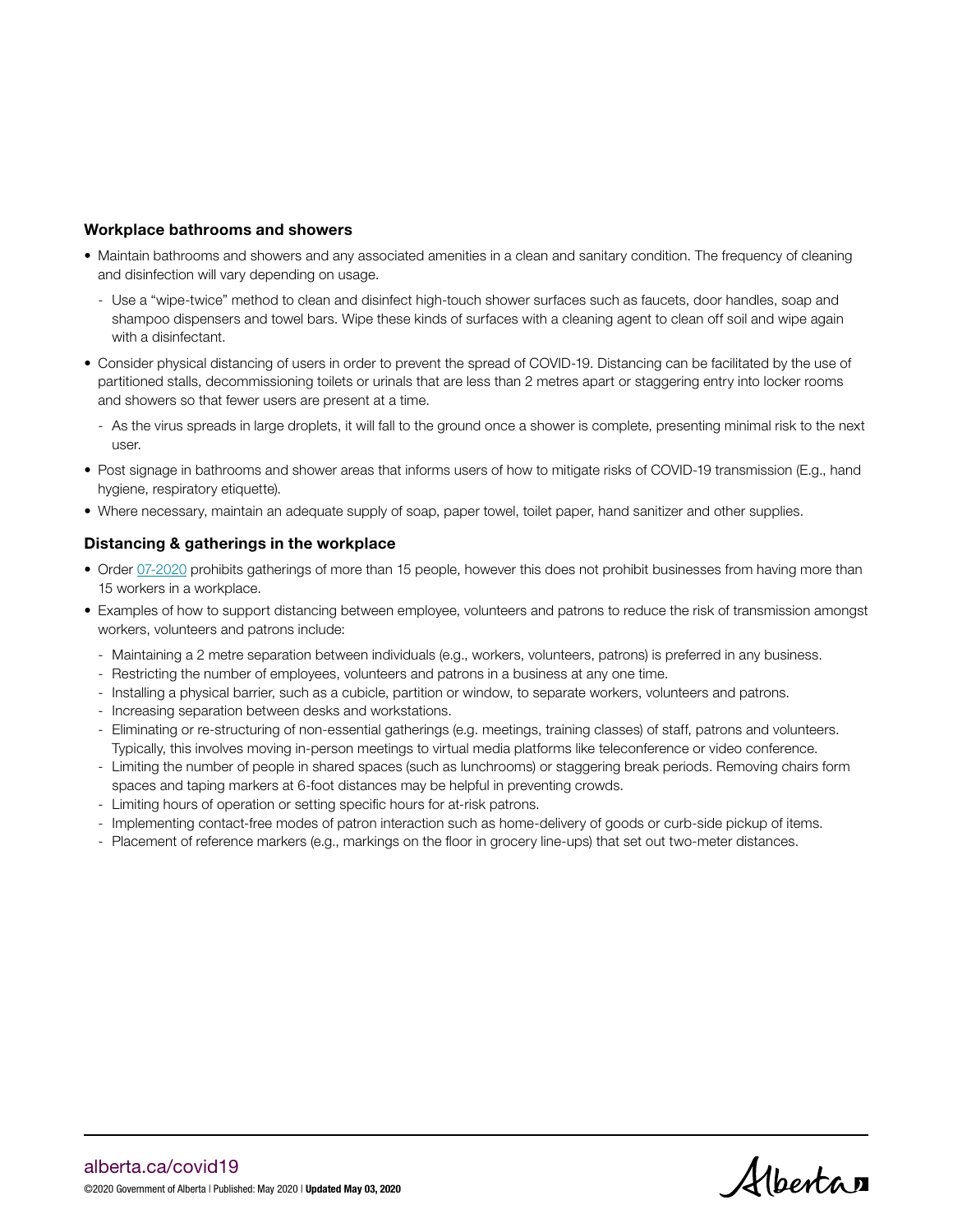### Retail Items

- Develop strategies to minimize the handling of retail objects before purchase.
	- Businesses should minimize the risk of 'trying-on' of garments by encouraging customers to sanitize hands before trying on clothes. Surfaces in changerooms should be cleaned and disinfected after use.
- Update return policies to prevent the risk of transmission of COVID-19 to workers, volunteers and patrons. This may include:
	- Eliminating the opportunity to return purchased goods (i.e. Final sale only)
	- Cleaning and disinfecting hard-surfaced, returned good prior to placing them back onto the sales floor; and
	- Storing soft-surface items for a period of 24 hours prior to resale.

### Home Delivery, Drive through, Take-out and Curbside Pick-up

- Any business still permitted to operate is allowed to sell their goods via delivery, drive-thru, take-out and curbside pick- up.
- Interactions between workers, volunteers and patrons that occur via delivery, drive-thru, take-out and curbside pick-up are intended to be completed as immediately as possible and with minimal to no interaction at a distance of less than 2 meters.
- For the purposes of conducting important duties (e.g., filling orders, counting inventory), staff and volunteers may continue to work within a business that has been otherwise ordered to restrict public access.
- Owners of businesses that offer delivery or onsite pick-up of goods to patrons should conduct a hazard assessment and mitigate any new risks including those related to traffic and the transmission of infection to workers, volunteers and patrons.
	- At this time it is understood that the risk of transmission of COVID-19 to patrons who pick-up goods, or have them delivered, is minimal so long as workers and volunteers are mitigating risks in the workplace (e.g., performing hand hygiene, not letting sick workers be in the workplace, conducting surface cleaning and disinfection) and during delivery.
- Owners should ensure that workers and volunteers follow requirements for hand hygiene when handling or delivering goods.
- It is strongly recommended that businesses offering delivery and curbside pick up remind patrons to observe physical distancing while collecting goods and to perform hand hygiene after handling goods.

Albertan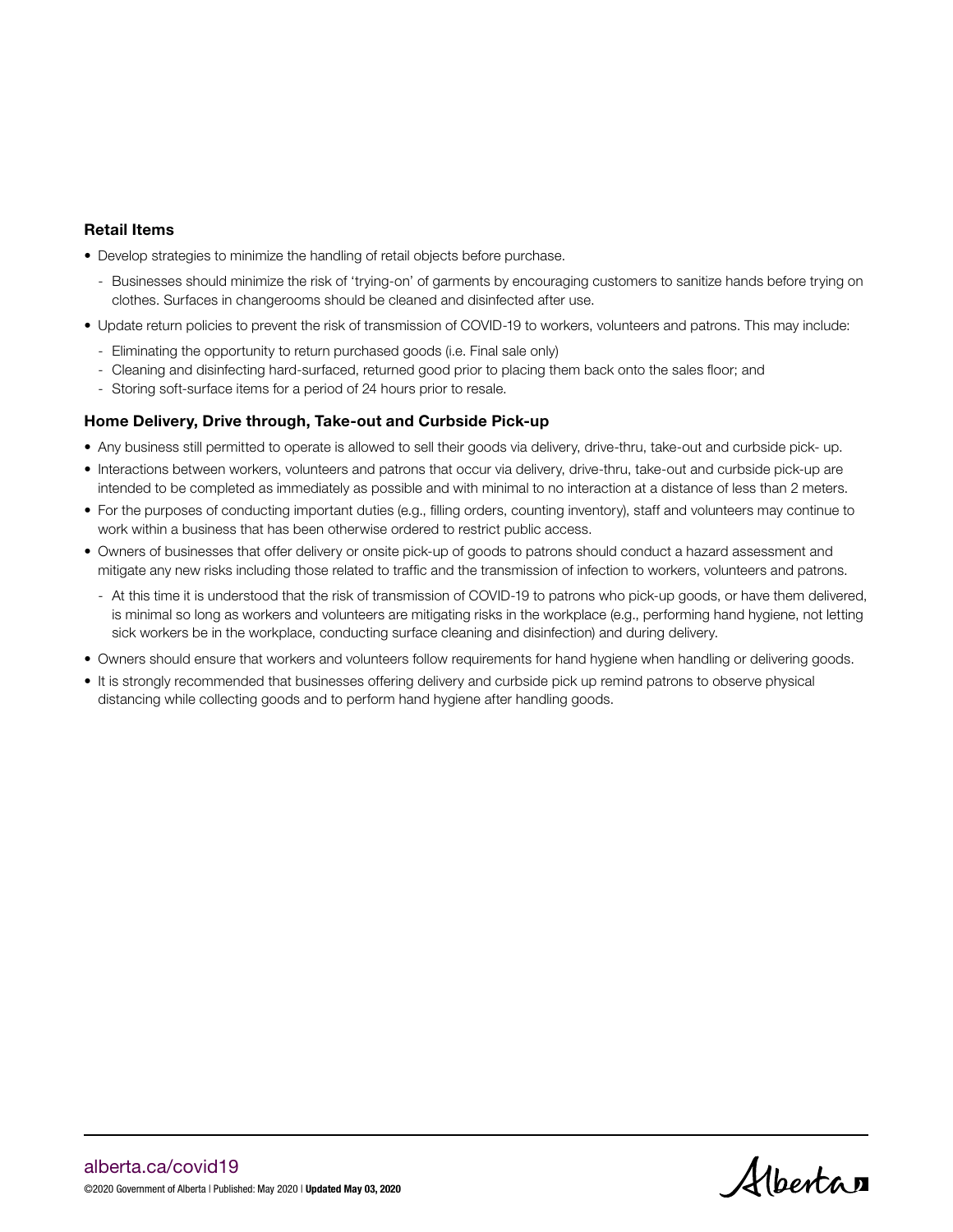### **Resources**

Government of Alberta (Alberta Health) - [COVID-19 Information for Albertans](https://www.alberta.ca/coronavirus-info-for-albertans.aspx)

Alberta Health Services – [COVID-19 Self-Assessment Tool](https://myhealth.alberta.ca/Journey/COVID-19/Pages/COVID-Self-Assessment.aspx?utm_source=google&utm_medium=sem&utm_campaign=Covid19&utm_term=self-assessment&utm_content=GoA-v1&gclid=EAIaIQobChMI89aZh4an6AIV_yCtBh0FXAACEAAYASAAEgJhNfD_BwE)

Government of Canada – [Coronavirus disease \(COVID-19\)](https://www.canada.ca/en/public-health/services/diseases/coronavirus-disease-covid-19.html)

### Information Privacy

FOIP-PIPA Help Desk: 780-427-5848 Toll free: 310-0000 before the phone number (in Alberta) Email: [sa.accessandprivacy@gov.ab.ca](mailto:sa.accessandprivacy%40gov.ab.ca?subject=)

*Health Information Act* (HIA) Help Desk: 780-427-8089 Toll free: 310-0000 before the phone number (in Alberta) [hiahelpdesk@gov.ab.ca](mailto:hiahelpdesk%40gov.ab.ca?subject=)

Office of the Information and Privacy Commissioner: [Privacy in a Pandemic](https://www.oipc.ab.ca/resources/privacy-in-a-pandemic-advisory.aspx)

Albertan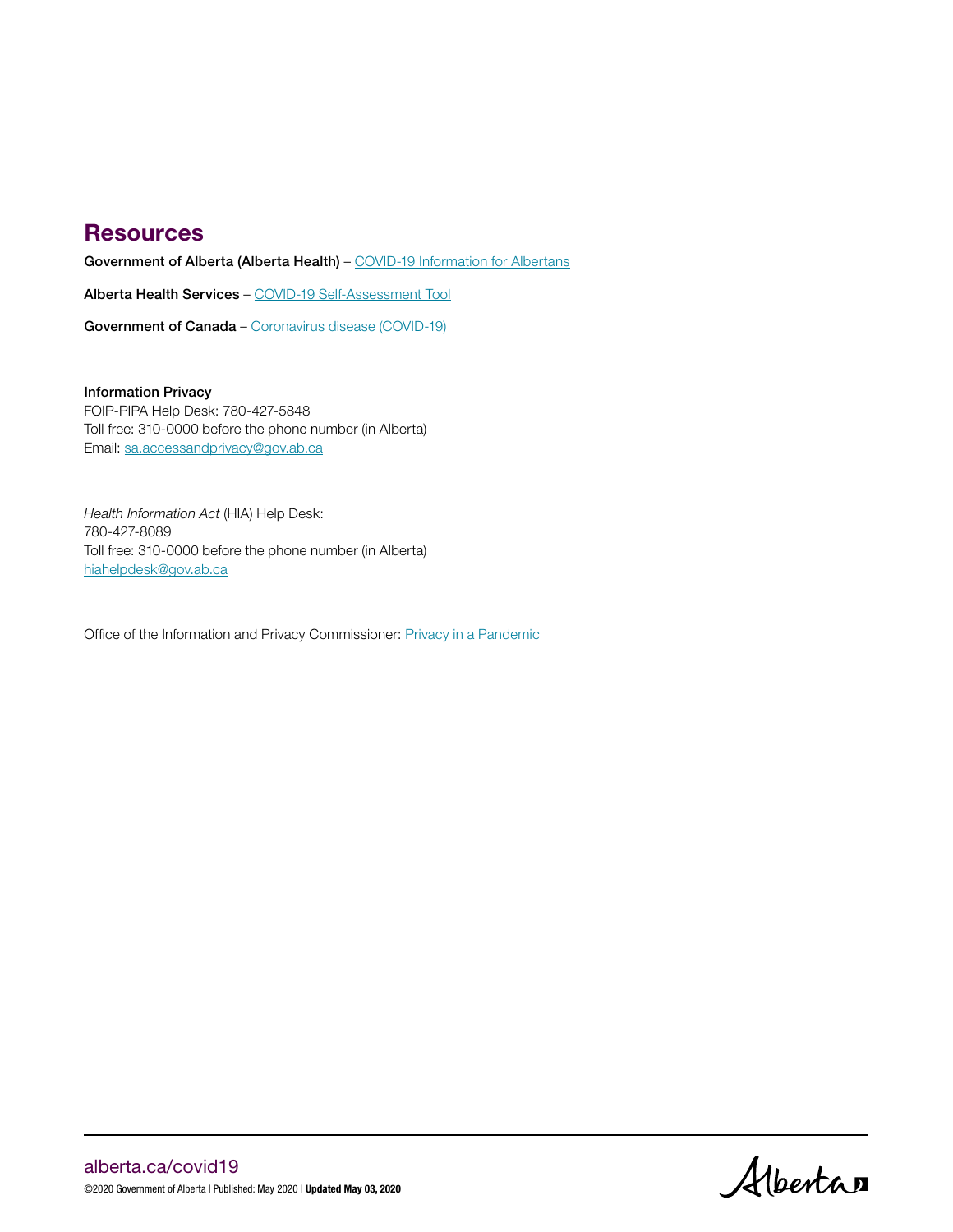# Appendix A: Information on Quarantine and Isolation

One of the first critical steps to preventing further transmission of disease is the implementation of quarantine and isolation procedures. It is important to understand the difference and the mandatory requirements for each.

When someone is exposed to a contagious disease, they may not always get sick. If they do become sick, there will be a period of time between being exposed and becoming sick. It can take up to 14 days for people to start experiencing COVID-19 symptoms (e.g., fever, cough, shortness of breath/difficulty breathing, sore throat or runny nose).

Quarantine and isolation refer to separating and restricting people from contact with all others to prevent transmission.

| Quarantine                                                                                                                            | <b>Isolation</b>                                                                               |
|---------------------------------------------------------------------------------------------------------------------------------------|------------------------------------------------------------------------------------------------|
| Done when people are not yet sick, but have been exposed                                                                              | Done when people are sick, to keep them from infecting<br>others                               |
| The quarantine period for COVID-19 is 14 days<br>• This is because it can take up to 14 days for an individual<br>to develop symptoms | The isolation period for COVID-19 is 10 days or until<br>symptoms resolve, whichever is longer |

Alberta's Chief Medical Officer of Health Order [05-2020](https://open.alberta.ca/dataset/005ee2c3-9877-4145-98d0-4306162ac5aa/resource/46aa9494-7454-4dd4-9f74-a250257be1ab/download/health-cmoh-record-fof-decision-cmoh-05-2020.pdf) (see Order for full details and exemptions) states the situations where Albertans are legally obligated to quarantine or isolate:

- Albertans are legally required to be in quarantine for 14 days either:
	- Immediately upon return from travel outside of Canada, or
	- If they are a close contact of a person who tested positive for COVID-19.
- Albertans are legally required to be in isolation for 10 days, or until symptoms resolve, whichever takes longer, if they:
	- Are diagnosed with COVID-19.
	- Develop a cough, fever, shortness of breath/difficulty breathing, runny nose, or sore throat not related to a pre-existing illness or health condition or to a known exposure to COVID-19.
- Order 05-2020 includes the following restrictions and requirements for isolation:
	- Remaining at home, and 2 metres distant from others at all times;
	- Not attending work, school, social events or any other public gatherings;
	- Not taking public transportation.
- Persons in isolation are not required to remain in isolation if they test negative for COVID-19 and have no known exposure to COVID-19. However, they must not return to work until symptoms have resolved. Returning while still ill may result in others being infected with their illness (e.g. cold or flu) and forcing those persons to isolate.
- Order 05-2020 includes the following restrictions and requirements for quarantine:
	- Remaining at home
	- Not attending work, school, social events or any other public gatherings
	- Not taking public transportation
	- Watching for relevant symptoms

If persons in quarantine begin to experience symptoms (cough, fever, shortness of breath/difficulty breathing, runny nose, or sore throat) not related to a pre-existing illness or health condition or to a known exposure to COVID-19, they must enter isolation for a period of 10 additional days from the start of their symptoms, or until symptom resolve, whichever is longer. However, in no case shall the total stay in quarantine/isolation be less than 14 days. Staff are should use the AHS [Self-Assessment](https://myhealth.alberta.ca/Journey/COVID-19/Pages/COVID-Self-Assessment.aspx) tool for self-assessment.

Albertan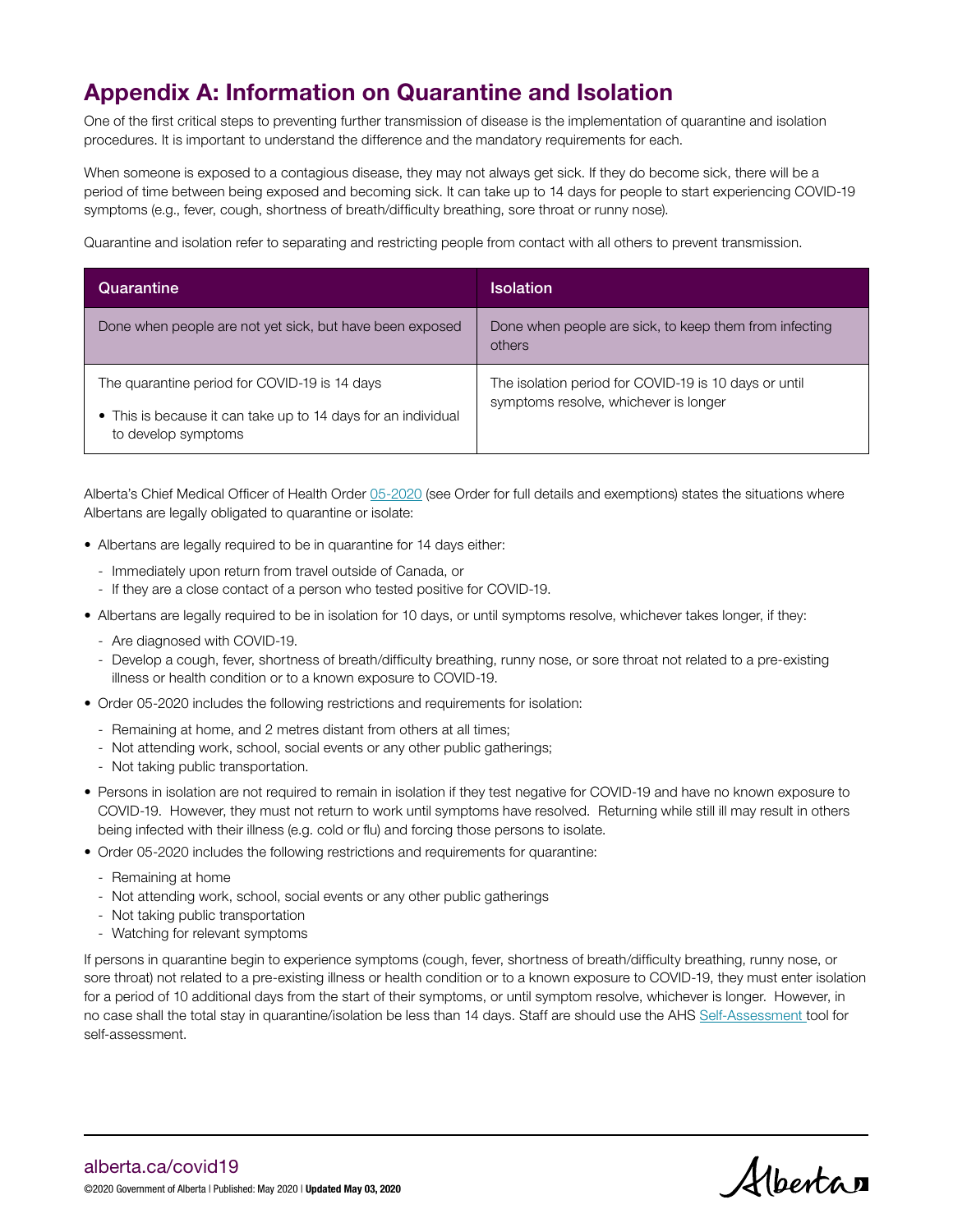## Appendix B: COVID-19 Plan for Large Production Facilities

Operators of large production facilities, such as food processing, manufacturing plants, etc., have a responsibility to prevent the risk of COVID-19 transmission to staff, contractors and other visitors at their facilities, and to provide for rapid response when a person develops relevant symptoms and is required to immediately isolate.

This appendix details the minimum criteria that operators should incorporate into their written rapid response plans to ensure their readiness to manage symptomatic individuals, confirmed cases of COVID-19 and to respond to an outbreak, should one occur.

Completed proactive plans should be implemented immediately, even if no cases have been reported in the facility. Written documentation should be readily available for government agencies to review, when requested, to facilitate the evaluation of facility readiness and also to aid in investigations of symptomatic workers and/or outbreaks.

### Operators of large production facilities should incorporate, at a minimum, the following measures into a written COVID-19 preparedness and response plan. The plan should be put in place immediately to prevent the possibility of spread, even before any cases are identified at the workplace:

### 1. Site map

- I. Configuration and drawing that identifies all areas of the food facility/processing plant, including:
	- a. All buildings
	- b. Accommodation facilities, dining areas, washrooms and showers where applicable
	- c. Recreational activity areas (e.g., fitness facilities, games rooms, etc.) where applicable
	- d. Areas intended for isolation and quarantine, if staff residence is provided onsite
	- e. Medical and first aid offices and resources
	- f. Site and facility entry and exit points

### 2. Physical Distancing Requirements

I. Describe how physical distancing requirements set out in the Workplace Guidance for Business Owners will be maintained throughout the facility.

### 3. Use of Administrative, Engineering and Personal Protective Equipment

I. Describe how workers will be protected when physical distancing requirements set out in the Workplace Guidance for Business Owners cannot be maintained.

### 4. Cleaning and Disinfection

- I. Describe the capacity of staff to increase frequency of cleaning and disinfecting
- II. Describe protocols for increasing frequency of cleaning and disinfection around the facility.
	- a. Production areas
	- b. Cafeterias, locker rooms, change rooms, staff rooms and lunch rooms
	- c. High touch areas e.g. door knobs, handles, rails, washrooms
	- d. Communal equipment and materials e.g. vending machines, ice machines, water coolers
- III. Protocols for quality control monitoring of cleaning and disinfection

Albertan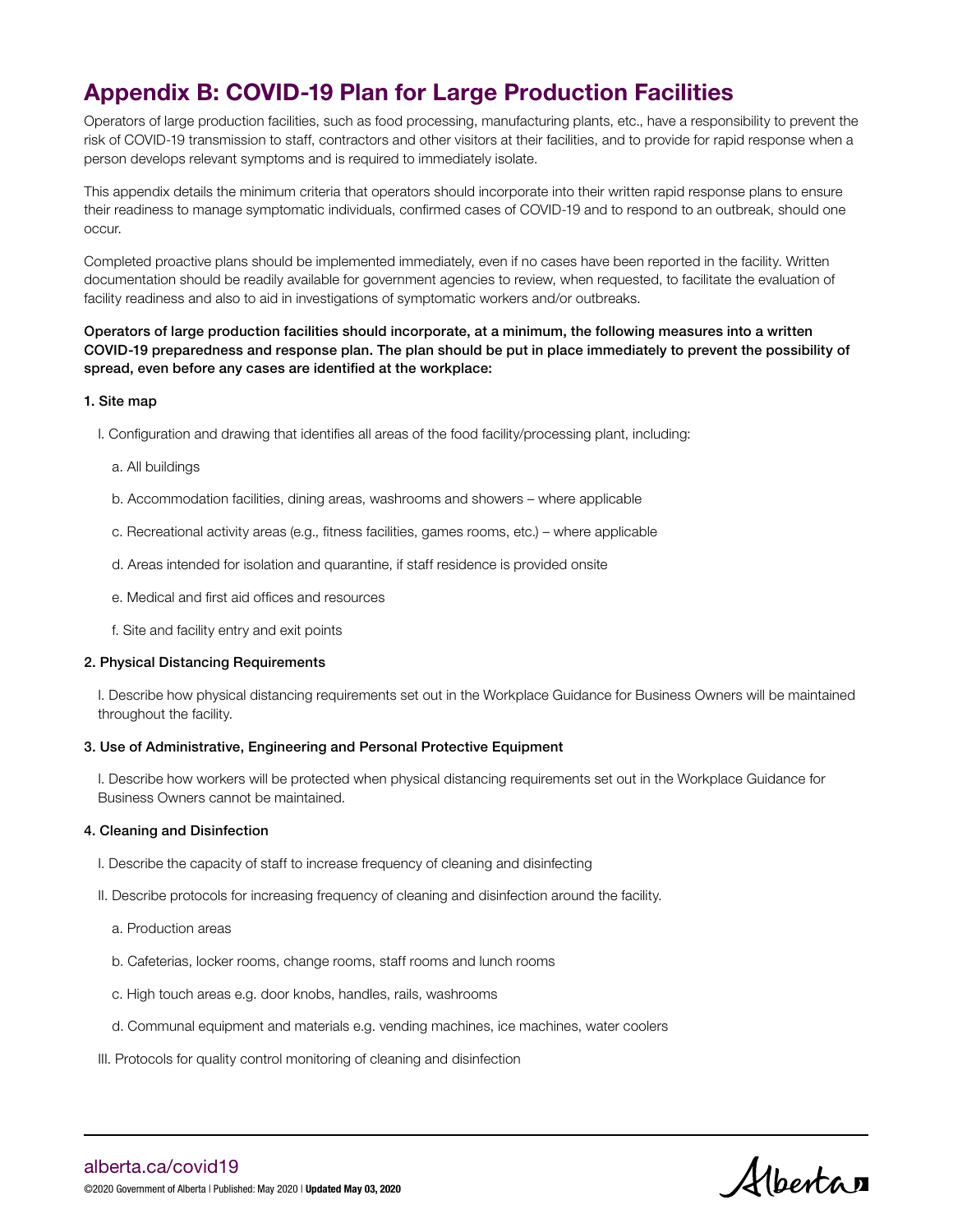### 5. Staff and Visitor Inventory

- I. Describe the protocol for maintaining an up-to-date rolling 6 week inventory of all people visiting the work site including:
	- a. Full names, addresses, phone numbers for all staff

i. Particular attention should be paid to recognize instances where multiple workers reside in the same location (i.e. be aware of the potential for transmission in close quarters).

- b. Check in and check out procedures for staff
- c. Staff work assignments (where in the facility do staff perform their duties)
- d. Method of transportation to and from work chosen by employees (e.g., carpooling, public transit, drive alone)
- e. Contractor and visitor information (e.g., delivery drivers, repair workers) for those coming onto the site
	- i. Full names, addresses, phone numbers for contractors and visitors
	- ii. Company name, phone number and address
	- iii. Location in facility accessed by contractor/visitor
- II. Full name and contact information of all medical and safety personnel employed, and qualifications, including
	- a. OH&S representatives
	- b. Nurses
	- c. First aid trained staff
	- d. Other responsible persons

#### 6. Site-specific isolation and quarantine protocols

I. When to notify Alberta Health Services and how; who is responsible for doing so

II. Describe procedures for the safe transport of symptomatic individuals to allow isolation at an offsite location (e.g., individual's home, isolation facility). If no capacity to isolate onsite, describe alternatives:

- a. Identify off-site facilities
- b. Notification of, and arrangements made with, off-site facilities
- c. Safe transportation to homes or offsite facilities without exposing others
- d. How transporting vehicles will be cleaned/disinfected

e. Informing staff who may have been exposed to a symptomatic worker of the need to self-monitor and to report if symptoms develop

f. Informing individual of legal obligations to prevent exposure to others during transport and isolation/quarantine periods at home or in off-site facilities

g. Protocol for consultation with AHS before allowing any individual to leave the work site for isolation/quarantine

Albertan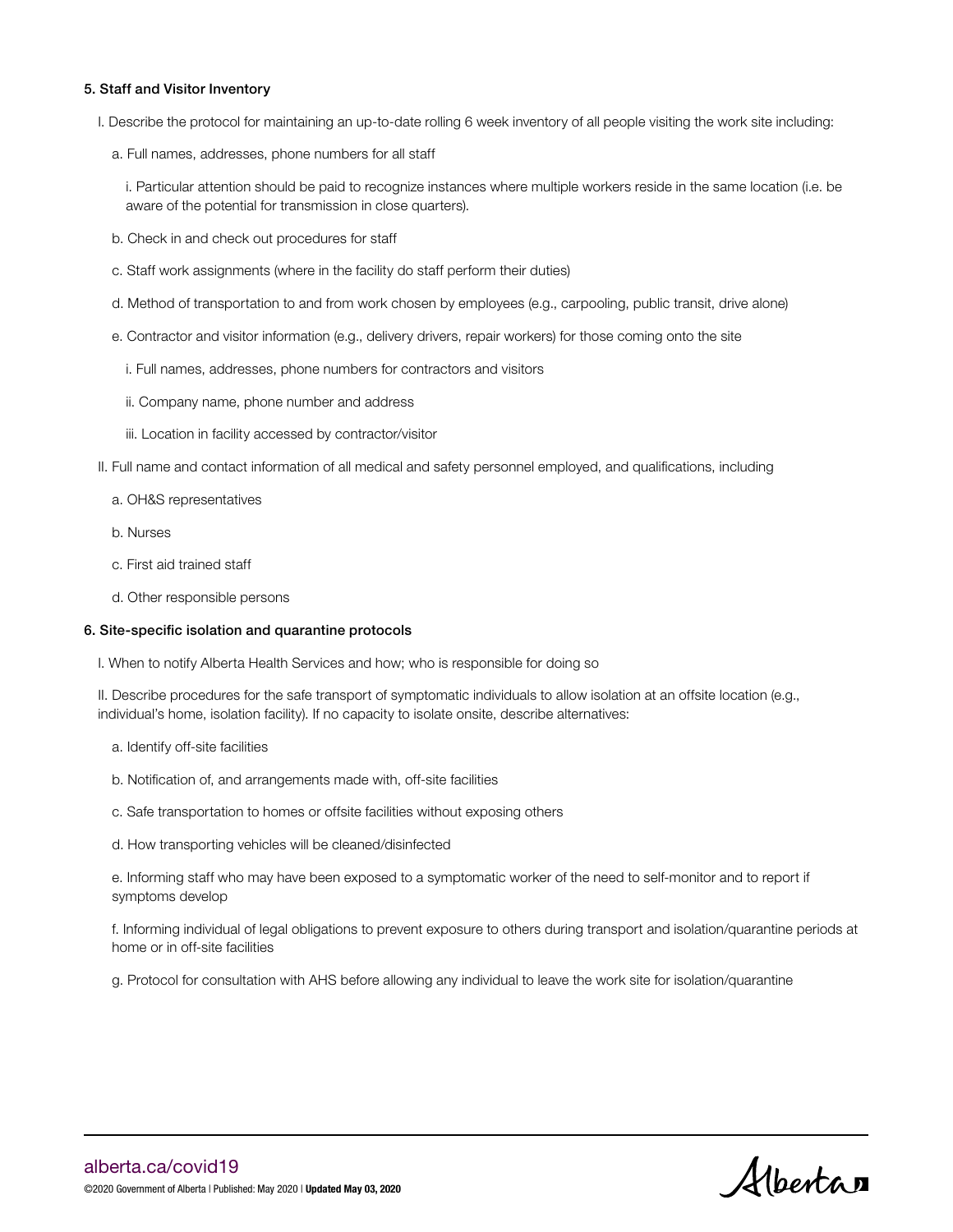- III. Describe how isolating/quarantining individuals will be monitored for deteriorating health if housed in company provided residences
	- a. Describe capacity for emergency transportation i.e. transport before the need for 911.
	- b. Describe capacity to have emergency vehicles respond in a short time frame?

c. Call 911 for individuals requiring emergency medical assistance. Let the operator know that they could have COVID-19, so they can make appropriate arrangements to care for them safely.

### 7. Screening

I. Protocol for screening of staff and visitors for COVID-19 upon arrival (Suggested questionnaire below). If a visitor answers YES to any of the questions, the individual SHOULD NOT be allowed on the business premises. Facilities should observe visitors for any of the symptoms listed above.

| 1. | Do you have any of the below symptoms:                                                                                                                     |            |           |
|----|------------------------------------------------------------------------------------------------------------------------------------------------------------|------------|-----------|
|    | • Fever (greater than 38.0C)                                                                                                                               | <b>YES</b> | <b>NO</b> |
|    | $\bullet$ Cough                                                                                                                                            | <b>YES</b> | <b>NO</b> |
|    | • Shortness of Breath / Difficulty Breathing                                                                                                               | <b>YES</b> | <b>NO</b> |
|    | $\bullet$ Sore throat                                                                                                                                      | <b>YES</b> | <b>NO</b> |
|    | • Runny Nose                                                                                                                                               | <b>YES</b> | <b>NO</b> |
| 2. | Have you, or anyone in your household travelled outside of Canada in the last 14 days?                                                                     | <b>YES</b> | <b>NO</b> |
| 3. | Have you, or anyone in your household been in contact in the last 14 days with<br>someone who is being investigated or confirmed to be a case of COVID-19? | <b>YES</b> | <b>NO</b> |
| 4. | Are you currently being investigated as a suspect case of COVID-19?                                                                                        | <b>YES</b> | <b>NO</b> |
| 5. | Have you tested positive for COVID-19 within the last 10 days?                                                                                             | <b>YES</b> | <b>NO</b> |

II. Protocol for conducting daily health check/screening of workers and visitors (e.g. delivery persons and repair persons) using the table above as a reference

- III. Protocol for controlling entry and exit points from work site to ensure adequate screening
- IV. Protocols for requiring staff and visitor reporting of illness
- V. Procedures used by onsite health and safety staff to screen individuals:
	- a. Questionnaire
	- b. Temperature checks (if chosen as a screening method)
	- c. Visual observation
	- d. Other

Albertan